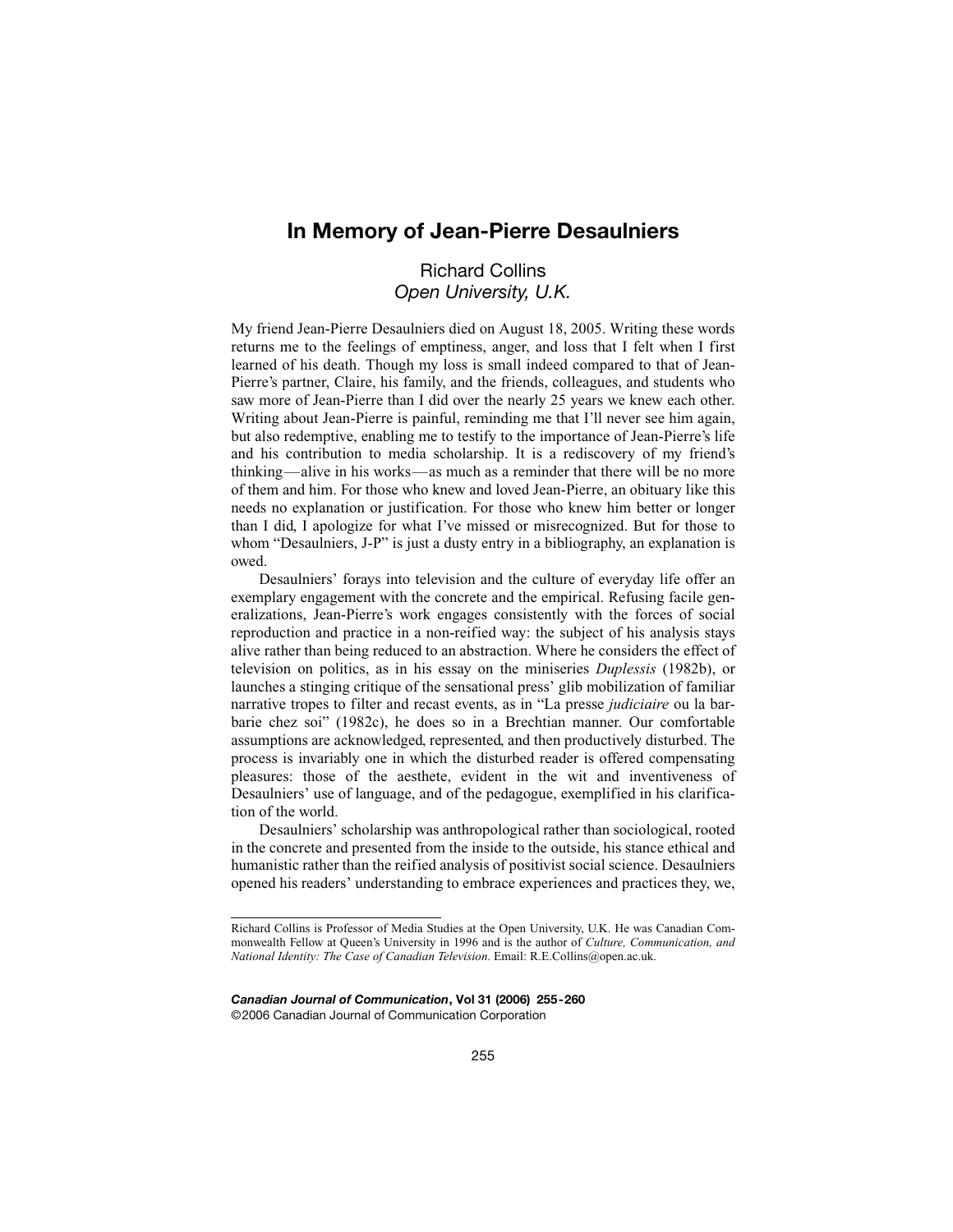might otherwise have spurned. His writing is accessible and a model of the power of metaphor and allusion to generalize without losing the richness of the concrete and specific. The empirical elements in Jean-Pierre's work were central to its strength but also limited its resonance outside Québec. His engagement with the world in which his fellows lived enabled him to clarify that world so others could navigate it and thus shape their own place in it, more securely. One can see this in a host of instances. In his identification of the small recurrences of daily life as the glue that holds a secular society together: "les commerciaux télévisés ont remplacé la litanie des Vèpres" (Desaulniers & Sohet, 1982, p. 148); in his mouldbreaking take on television, *La télévision en vrac* (1982a), and in his last published work, "L'affaire Michaëlle Jean" (2005), his reflections on the Governor Generalship of Canada in *Le Devoir*. The *Devoir* article is vintage Deso—succinct, impish, verbally inventive, and melding a barbed and lethal wit with a gentle, compassionate, and constructive engagement with public events.

This melancholy task of obituary writing thus yields pleasure as well as pain. For to re-read Jean-Pierre's work is to re-encounter his wit, perspicacity, and moral engagement with the world. Many of the pleasures of our friendship are thus rediscovered. Let us then turn, with pleasure, to Jean-Pierre's books, *La télévision en vrac* (1982a), *Mine de rien* (1982, written with Phillipe Sohet), *De la famille Plouffe à la petite vie : Les québécois et leurs téléromans* (1996), and *Le phénomène Star Académie* (2004). Though there is other work scattered in a host of places and in different forms, these books make permanently accessible Jean-Pierre's lethal prose and his distinctive perceptions.

Television is a peculiarly fugitive medium, less susceptible to historical rediscovery than anything other than its non-identical broadcasting twin, radio. Desaulniers' histories not only captured the social and emotional resonances of the medium, its genres (none more than the *téléroman*) and its programs, but also offered a perceptive and extraordinarily well informed history of the aesthetic evolution of television. Sophie St. Jacques' obituary of Jean-Pierre in *La Presse* (2005) well epitomized Jean-Pierre's work on the *téléroman* when she described him as "notre mémoire de la télévision." Desaulniers' observations on Québec's television history opened the door to understanding the international matrix in which contemporary cultural production takes place. It enabled me to understand how a television rhetoric invented in Québec had been propagated internationally and domesticated in the U.K.: a domestication performed by Canadian television producers who migrated to the U.K. from the Plouffe-dominated, Canadian and Québécois television milieu to create the U.K.'s first *téléroman* in 1960. Desaulniers' last book, *Le phénomène Star Académie*, took further his account of the appropriation and transformation of international cultural forms.

Desaulniers' work revolves around the complementary propositions that behaviour and actions are symbolic and thus legible and that symbolic systems, such as television, are constitutive of social action and of the social itself. In one sense, of course, there is nothing new about this—Jean-Pierre's scholarship can be neatly filed as one more instance of the late-twentieth-century's "cultural turn"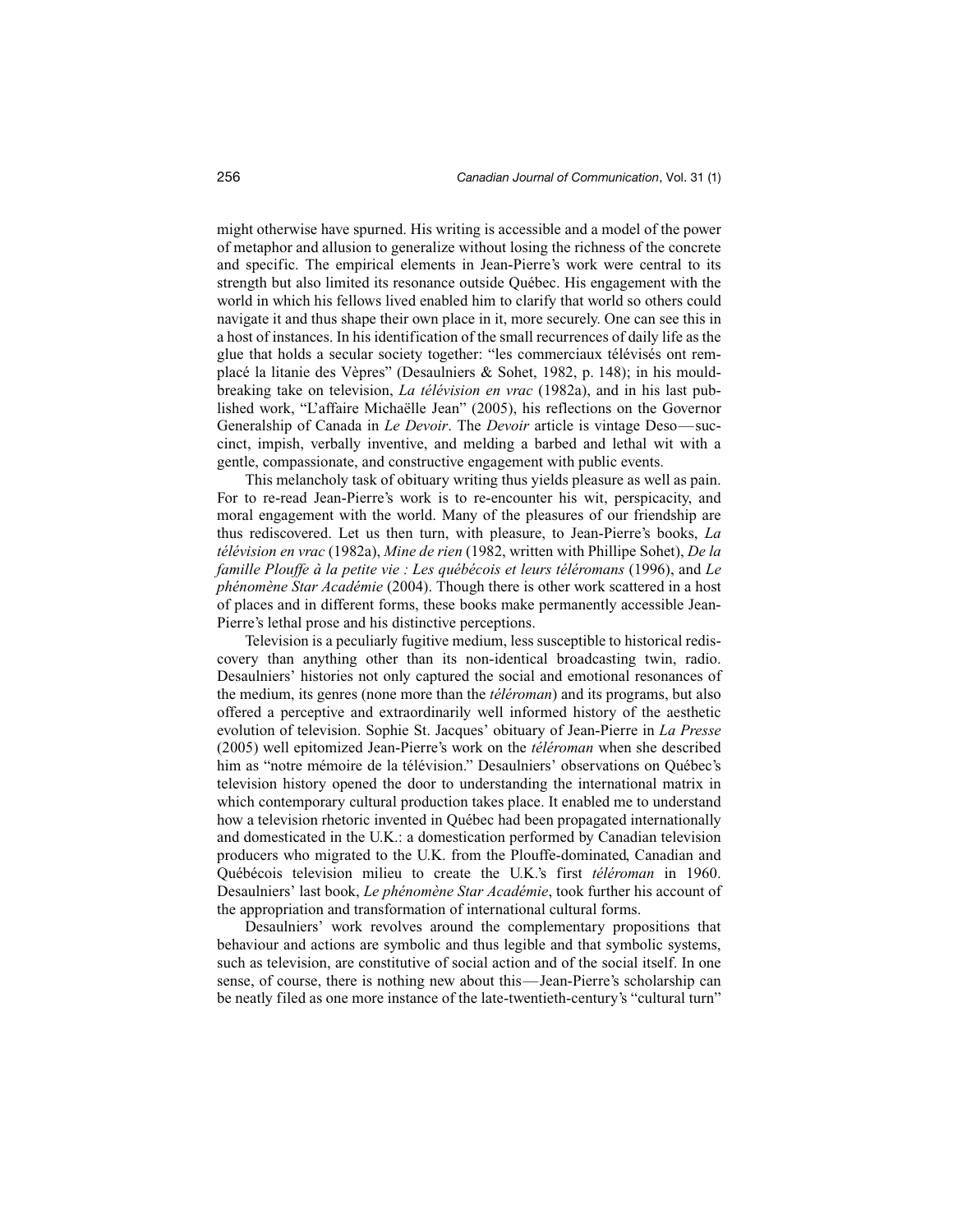in the social sciences and as a series of riffs on themes made familiar by Roland Barthes, Umberto Eco, Stuart Hall, and others. Jean-Pierre gave this idiolect a distinctive anthropological twist by interpreting the contemporary mass media in terms of established anthropological tropes: *Star Académie* (Desaulniers, 2004) as the mobilization of the myths of the noble savage and Cinderella; *Loft Story* (Desaulniers, 2003) as the negotiation of the taboo of death; the appointment of Michaëlle Jean as an appeasement of evil spirits (Desaulniers, 2005). But more important, and finally more distinctive, is the particular quality of Desaulniers' voice—one uncommon among academics and journalists. There is always an imaginative, empathetic engagement with the social actors in question: an engagement that I can only call ethical. Ordinary peoples' ordinary behaviour is considered from the inside and with respect.

Jean-Pierre's work testifies to his interest in cultivating a unique and individual relationship with texts. These required and were given proper consideration in all their specificity before making the move to broader, general patterns of production, consumption, and reproduction. That is why his prose is characteristically metaphorical and allusive. Metaphor, allusion, irony, and wit enabled him to hold together and represent in proper proportion the complexity and deep resonances of the concrete *vécu.* Consider, for example, the little chapter "La violence symbolique" in *Mine de rien* (1982d). Here Desaulniers sketches an encounter, simultaneously complicit and antagonistic, between a stripper and a drinker/ voyeur: that is, between two sorts of power. The sketch goes beyond knee-jerk moralism to reveal the emotional depth and generality of the encounter—"ils avaient joué l'inceste"—and beyond the sanctity of the text to draw from the encounter a series of general propositions about the social. For Desaulniers, the codes in question are social codes that constitute, and are constituted by, social relationships. The details of ordinary encounters, such as that which the author situates precisely as "un lundi soir, coin Rosemont et de Lorimier, à Montréal, le 26 janvier 1981" (1982d, page 152), enact and thus reveal general social processes.

Fascination with the everyday, the demotic, and the vulgar is now the familiar small change of cultural and sociological scholarship. But the distinction in Jean-Pierre's work, in all senses of the word, comes both from his deft use of language and from his reflexivity. Not for him the reach for comfortable prescriptive norms after a cursory dip of the knee to the obdurate empirical *vécu.* Rather, the empirical, in all its messy abundance, is the starting point for a process of reflection and careful teasing out of meaning whereby Jean-Pierre identified the place in a general order of things of whatever had fascinated him.

Ever the good *anthropologue,* Jean-Pierre acknowledges his own implication in the events he narrates. In the above example of "coin Rosemont et de Lorimier" this location, for the privileged reader who knows, is not far from where Jean-Pierre lived, long before Rosemont once again became fashionable. His authorial voice subtly and, for those who knew the man as well as the avatar who writes, with delicious irony intrudes again when, as an instance of the general symbolic violence that suffuses society and has already been exemplified in the stripper/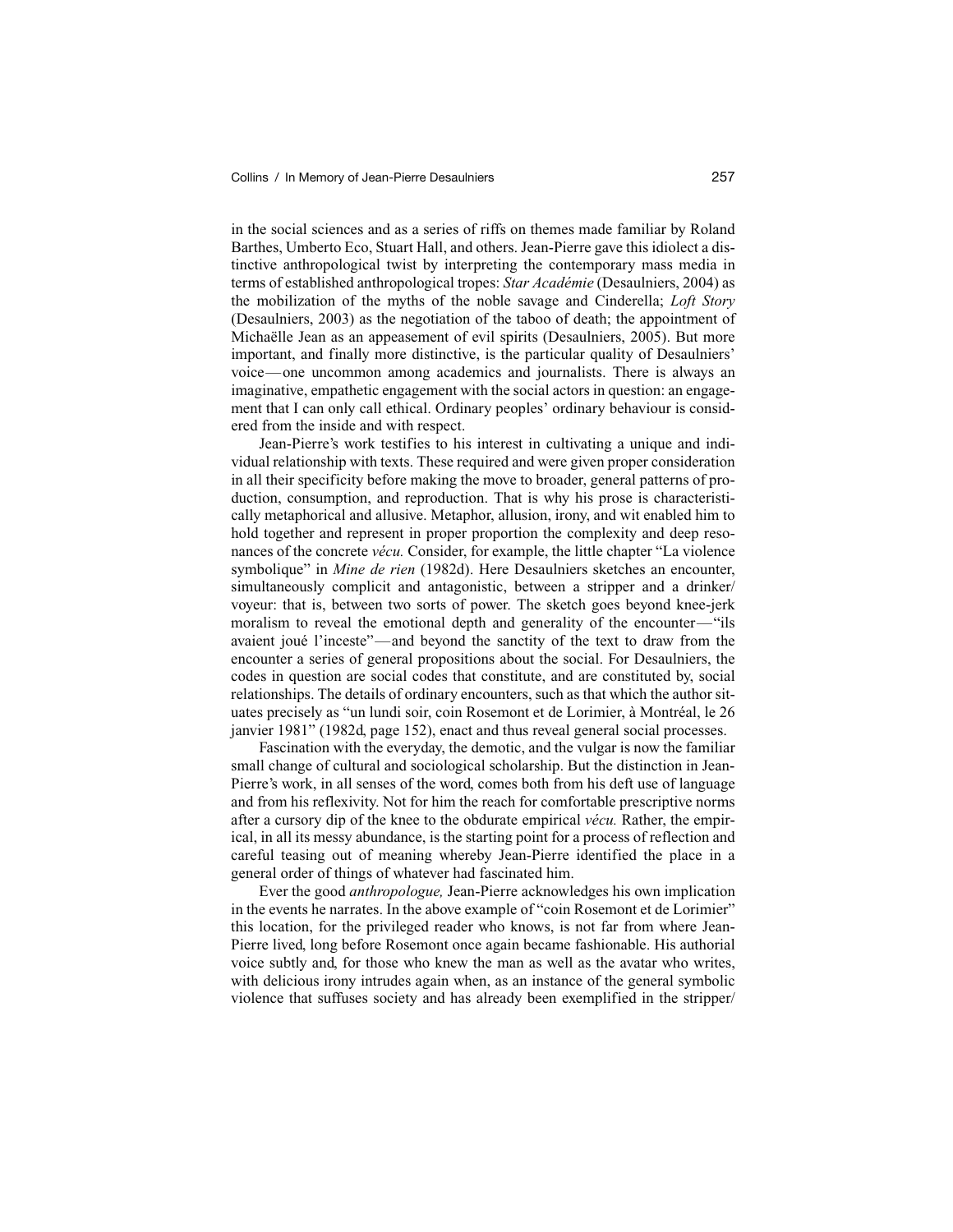voyeur reciprocity, he reminds us of the Université de Montréal's marketing slogan: "L'université de Montréal, parce que c'est l'Université de Montréal !" (1982d, page 154). Here we hear the voice of the author from the other side of the tracks—from Université du Québec à Montréal (UQAM), from Shawinigan, from a formation where the plastic pink flamingos on the lawn are of us rather than the marks of the cultural other. (The squeamish reader should take comfort that, so far as I know, no flamingo, pink or otherwise, figured in the décor chez Jean-Pierre.) Jean-Pierre was actually an alumnus of the Université de Montréal. After a *bac* in arts/humanities at the Collège de Shawinigan he did another *bac* and his *maîtrise* in anthropology at Université de Montréal before doctorates du *troisième cycle* in sociology at Paris and Tours.

Detailed references to his *quartier* "coin Rosemont et de Lorimier" acknowledge his implication in the process of enquiry. They take us to the core of Jean-Pierre's ethical stance—to his connectedness to the people, institutions, and behaviour about which he wrote. People deserve respect. Their quirks are our quirks. And their behaviour is neither easily categorizable (the scholarly impulse) nor does it deserve to be written off as an unthinking reflex of the duped and victimized (the moralistic impulse). To be sure, the world is informed by symbolic (and actual) violence—no soggy anything goes relativism in Jean-Pierre—but the pleasure people take in a *téléroman* or the act of displaying a sticker "J'aime ma femme" are best considered as starting points for reflection and exegesis. A heuristic process ensues in which the author and exigent acknowledged himself as both participant and subject.

Because he was honest enough to reflect on his own pleasures, Jean-Pierre respected those of others, some of which he shared, such as television, cigarettes, and golf—I could never understand the golf. But even when he didn't, he started from the presumption that if people did something, whatever it was, there was probably something behind it worth respecting. What was there required comprehension and explanation. See the terrific essay "La presse judiciaire ou la barbarie chez soi" (1982c), in which Jean-Pierre provided a scorching re-reading and rewriting of the sensational press' narrative of the death of Melanie Casselman. This habit of mind not only marked him out from the mainstream of scholarly commentators on television and from nationalists who anathematized the cultural hybridization that fascinated Jean-Pierre. This openness and generosity won him many friends. There are a striking number of touching testimonies by Jean-Pierre's former students and associates published in response to his death, including a blog of testimonials. $<sup>1</sup>$ </sup>

Though Jean-Pierre's work was always grounded in specifics, it resonates beyond the case studies he considered. Its representative quality was and is rooted in metaphor and allusion rather than in the tidy procedures of positivist social science. Of course, Jean-Pierre could abstract, systematize, and engage with the empirical in a conventional, proceduralized, way. His analysis of a corpus of a week's prime-time programming on Radio-Canada and Télé-Metropole, which forms the basis for *La télévision en vrac,* and that of the month's television news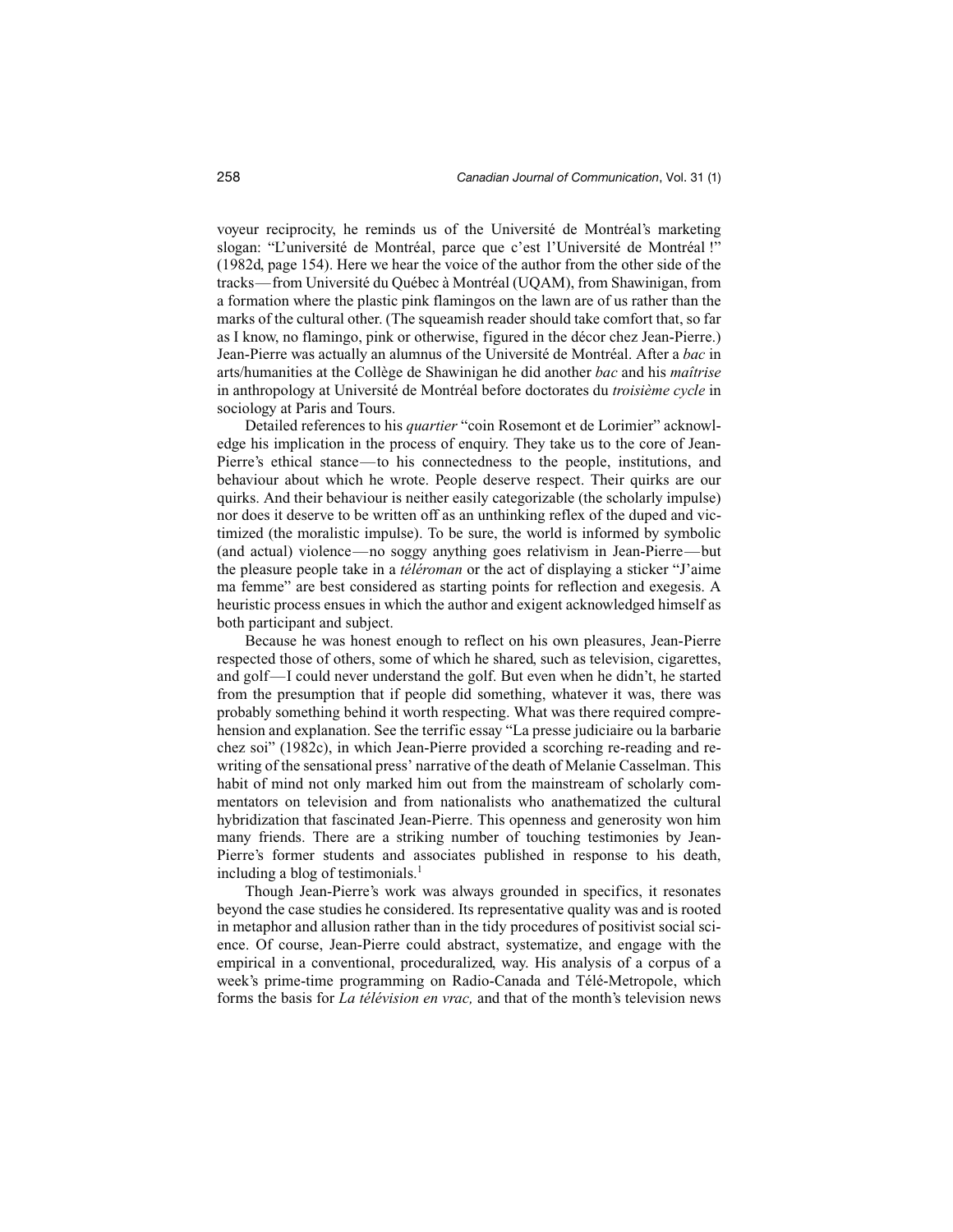on the same channels, which he and Phillipe Sohet undertook in 1978, testify to that. He resisted positivist social science not for its empiricism but for its abstraction and its consequential distancing of the researcher, the witness, from the world. His heart lay elsewhere: in the discovery and exegesis of the spurned and in the elaboration of witty, allusive, metaphorical essays that provided (and continue to provide) the reader with both pleasure and enlightenment. These aspects of his work are most eloquent in his book De la famille Plouffe à la petite vie : *Les québécois et leurs téléromans*, to accompany the exhibition on the *téléroman* at the Musée de la civilisation at Québec.

All Jean-Pierre's published works testify to his insistence on attending to the world in which people concretely live their lives and, consequentially, to his commitment to communicating beyond the academic bubble. For him, it was more important, more socially productive and generous, to be a public intellectual than to play the academic game of grant getting, abstract and arcane system building, and the writing of big books sometimes seldom read. Desaulniers' irritation with the institutional framework of the university peeks out of his prose from time to time. Doubtless, it peeked out of his daily practice at work more frequently and may have made him an uncomfortable colleague. As he biliously commented in a great little essay, "La plaque 'J'aime ma femme' ou le scandal du bonheur ordinaire" (1982e), the rich texture of rooted and lived cultural practices "n'interesse guère les universitaires." And, to turn the knife further, continued, "Plus rapidement que les universitaires, les publicistes ont compris le phénomène" (1982e, p. 148). These are not comfortable sentiments to issue from a colleague's mouth or pen. But they testify to real qualities: a desire to tell it how it is (or seems); to seek out the best and learn from it wherever it is to be found; and, above all, to remain engaged with the world as it is lived and experienced outside the academy in order to bring the academy into contact with that world.

## **Note**

1. See the blog at: URL: http://zeroseconde.blogspot.com/2005/08/dcs-du-professeur-jean-pierre.html [February 21, 2006].

## **References**

- *Décès du professeur Jean-Pierre Desaulniers*. (n.d.). [Weblog]. URL: http://zeroseconde.blogspot.com/2005/08/ dcs-du-professeur-jean-pierre.html [February 21, 2006].
- Desaulniers, Jean-Pierre. (1980). Le téléjournal et le téléroman. In Annie Méar (Ed.), *Recherches québécoises en communication*. Montréal, QC: Éditions St-Martin. (Reprinted in Desaulniers & Sohet, 1982 pp 83-91)
- Desaulniers, Jean-Pierre. (1982a). *La Télévision en vrac : Essai sur le triste spectacle.* Montréal, QC: Éditions St-Martin.
- Desaulniers, Jean-Pierre. (1982b). La série *Duplessis* : L'éclairage cathodique de la grande noirceur. In Jean-Pierre Desaulniers & Phillipe Sohet, *Mine de rien : Notes sur la violence symbolique* (pp. 79-82). Montréal, QC: Éditions St-Martin.